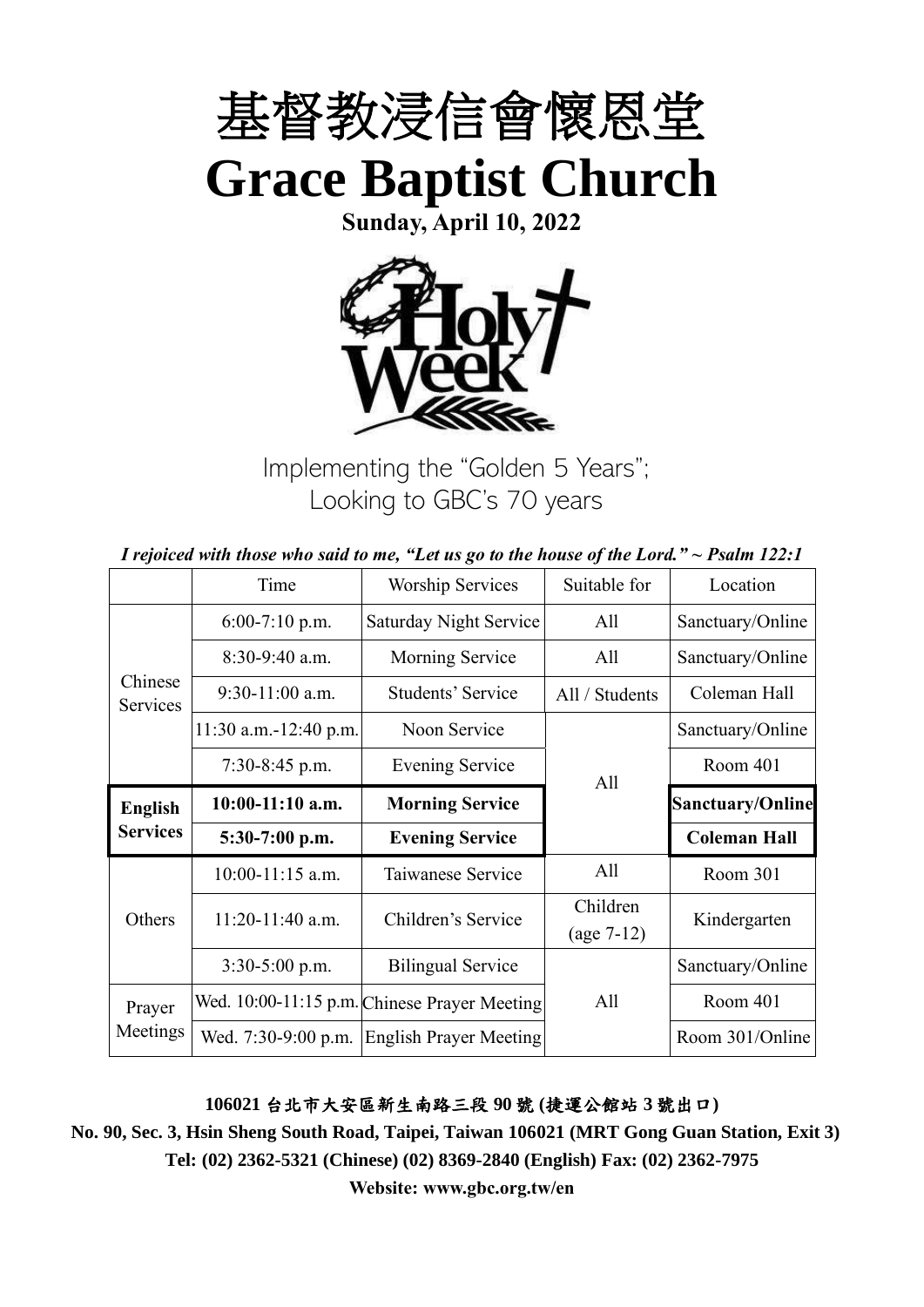|                                                                                          | Morning Worship Service – 10:00 a.m.<br><b>Sunday, April 10, 2022</b>                                                                                                                                                                                |                                                                  |
|------------------------------------------------------------------------------------------|------------------------------------------------------------------------------------------------------------------------------------------------------------------------------------------------------------------------------------------------------|------------------------------------------------------------------|
| Prelude<br>Greeting/Prayer                                                               |                                                                                                                                                                                                                                                      | Catherine Liu<br><b>Armand Lim</b>                               |
| Worship through Music<br>Pastoral Prayer/Offering Prayer                                 | "I Sing the Mighty Power of God"                                                                                                                                                                                                                     | Pastor Kevin Wang                                                |
| Presentation                                                                             | Christ, My Hope, My Glory<br><b>Amazing Grace</b><br>Hosanna We Sing<br>O Sacred Journey<br>Crown Him (Majesty)<br>Christ, My Hope, My Glory<br>Let the Church Arise!<br>O Magnify the Lord<br>Narration: Peter Chiu<br>Videos: Joy Kong, Armand Lim | <b>Hallel Singers</b>                                            |
| Words from the Pastor                                                                    |                                                                                                                                                                                                                                                      | Pastor Nick Brideson                                             |
| <b>Closing Prayer</b>                                                                    |                                                                                                                                                                                                                                                      |                                                                  |
| Welcome/Announcements<br>Closing Song<br>Postlude                                        | "As the Lord Is with Us"                                                                                                                                                                                                                             |                                                                  |
|                                                                                          | A - "Cry Room" (at the back of the Sanctuary): without child's parents there.                                                                                                                                                                        |                                                                  |
|                                                                                          | B - "Kindergarten Green Room" (enter next to GBC's back exit door): with at least one parent there.<br>Evening Worship Service - 5:30 p.m.                                                                                                           |                                                                  |
| Prelude<br>Prayer<br>Worship through Music                                               | <b>Sunday, April 10, 2022</b><br>"Christ Our Hope in Life and Death"                                                                                                                                                                                 | Armand Lim<br>Catherine Liu<br>Michael Tsai<br>Alex Chen, Leader |
| Greeting<br>Pastoral Prayer<br>Worship through Music                                     | "Living Hope"<br>"In Christ Alone"                                                                                                                                                                                                                   | Pastor Nick Brideson<br>Alex Chen, Leader                        |
| <b>Offertory Prayer</b>                                                                  | "Christ Is Risen, He Is Risen Indeed"                                                                                                                                                                                                                |                                                                  |
| Tithes and Offerings<br>Pray for Our Church                                              |                                                                                                                                                                                                                                                      |                                                                  |
| Scripture Reading<br>Message<br><b>Response Song</b><br><b>Closing Prayer</b><br>Welcome | John 16:16-33<br><b>Resurrection Hope Foretold</b><br>"Holy Spirit Living Breath of God"                                                                                                                                                             | Max Feng<br><b>Pastor Nick Brideson</b><br>Pastor Kevin Wang     |

⚫ From the body, to do the work of mission in Taipei, Taiwan, and neighboring countries *"but you will receive power when the Holy Spirit has come upon you; and you shall be My witnesses both in Jerusalem, and in all Judea and Samaria, and even to the remotest part of the earth." -* Acts 1:8 (NASB)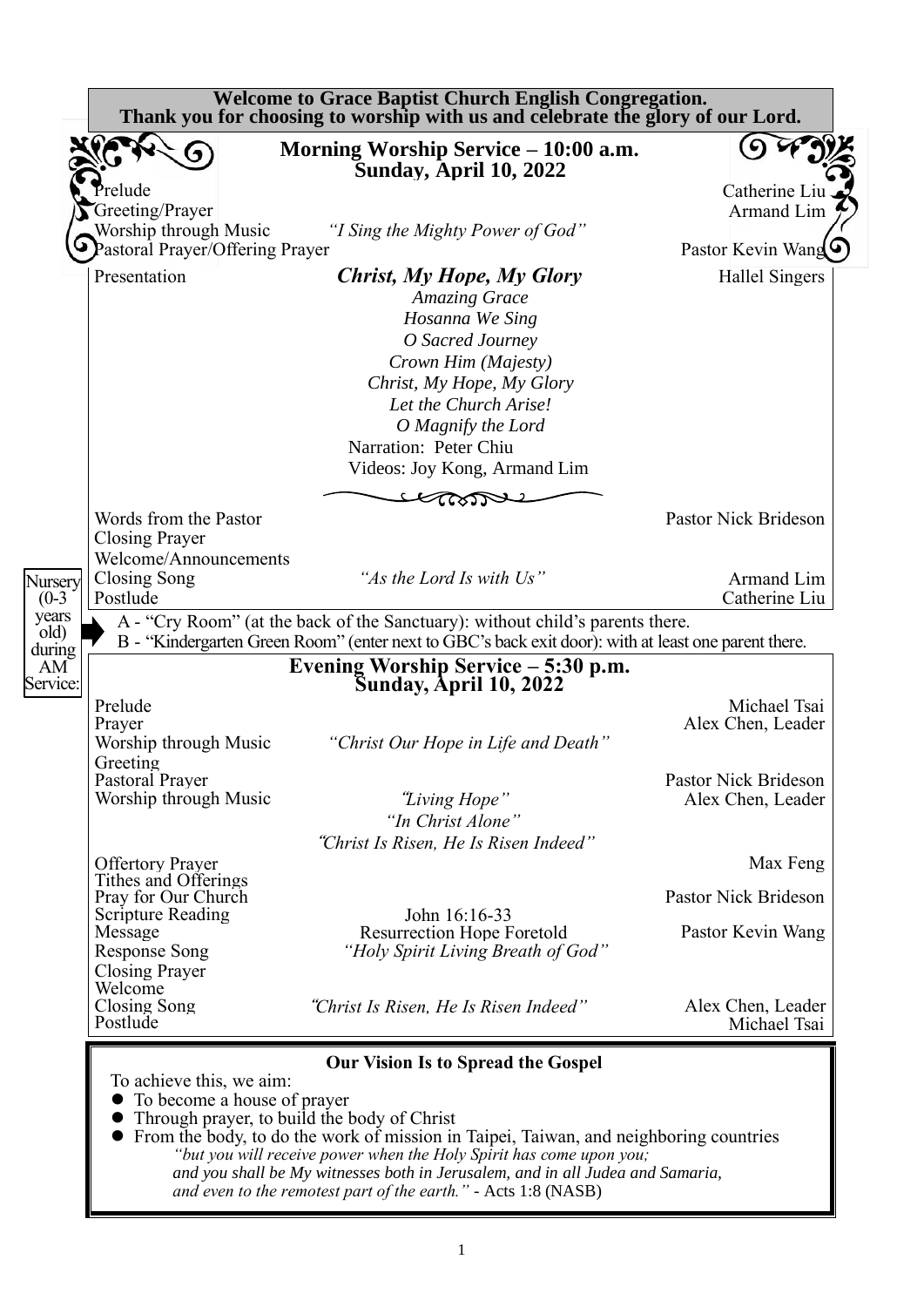# **Sermon Topic: Resurrection Hope Foretold Scripture: John 16:16-33**

#### **PM Speaker: Pastor Kevin Wang April 10, 2022**

#### **Scripture: John 16:16-33 (NASB)**

**<sup>16</sup>** "A little while, and you will no longer see Me; and again a little while, and you will see Me." **<sup>17</sup>** Some of His disciples then said to one another, "What is this thing He is telling us, 'A little while, and you will not see Me; and again a little while, and you will see Me'; and, 'because I go to the Father'?" **<sup>18</sup>** So they were saying, "What is this that He says, 'A little while'? We do not know what He is talking about."

 $19$  Jesus knew that they wished to question Him, and He said to them, "Are you deliberating together about this, that I said, 'A little while, and you will not see Me, and again a little while, and you will see Me'?  $^{20}$  Truly, truly, I say to you, that you will weep and lament, but the world will rejoice; you will grieve, but your grief will be turned into joy.  $21$  Whenever a woman is in labor she has pain, because her hour has come; but when she gives birth to the child, she no longer remembers the anguish because of the joy that a child has been born into the world. <sup>22</sup> Therefore you too have grief now; but I will see you again, and your heart will rejoice, and no one will take your joy away from you.

 $^{23}$  In that day you will not question Me about anything. Truly, truly, I say to you, if you ask the Father for anything in My name, He will give it to you. <sup>24</sup> Until now you have asked for nothing in My name; ask and you will receive, so that your joy may be made full.

<sup>25</sup> "These things I have spoken to you in figurative language; an hour is coming when I will no longer speak to you in figurative language, but will tell you plainly of the Father. <sup>26</sup> In that day you will ask in My name, and I do not say to you that I will request of the Father on your behalf;  $27$  for the Father Himself loves you, because you have loved Me and have believed that I came forth from the Father. <sup>28</sup> I came forth from the Father and have come into the world; I am leaving the world again and going to the Father."

 $29$  His disciples said. "Lo, now You are speaking plainly and are not using a figure of speech. <sup>30</sup> Now we know that You know all things, and have no need for anyone to question You; by this we believe that You came from God."  $31$  Jesus answered them, "Do you now believe?  $32$ Behold, an hour is coming, and has already come, for you to be scattered, each to his own home, and to leave Me alone; and yet I am not alone, because the Father is with Me. <sup>33</sup> These things I have spoken to you, so that in Me you may have peace. In the world you have tribulation, but take courage; I have overcome the world."

#### **Notes:**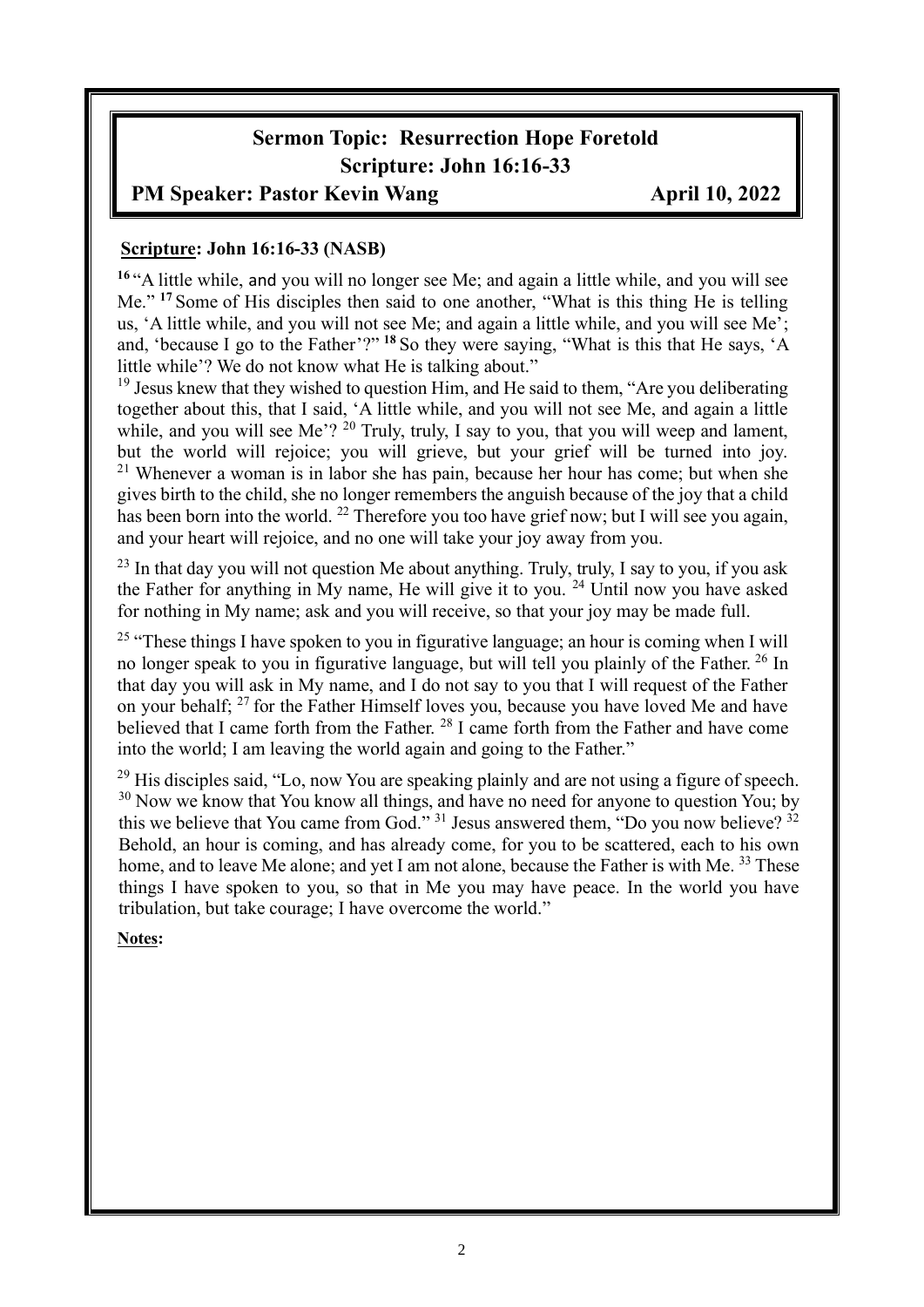## **The Significance of the Cross Artwork**



Today, Palm Sunday, marks the beginning of "Holy Week" or "Passion Week". The Bible records that when our Lord Jesus entered Jerusalem riding on a donkey, he was welcomed with glory and honor. The people held palm branches and greeted Jesus as king (Mark 11:1-11; Luke 19:28-40; John 12:12- 19). That was the beginning. By the end of Passion Week, Jesus had been crucified and resurrected from the dead.

During Passion Week, ribbons of different colors will be hung on the cross standing at the front of GBC. Purple is for Palm Sunday (March 28), black for Good Friday (April 2), and white for Easter Sunday (April 4). Purple represents the king's sovereignty; black commemorates the suffering and death of our Lord; and white represents the salvation power of the cross by which our sins are cleansed.

Everyone is welcome to spend time around the cross to meditate and take pictures with it.

## **Young Adults Fellowship, Next Meeting: April 16**

Young Adults Fellowship is for young adults from the age of 20-35 to study God's Word and fellowship together. It meets regularly on 1st and 3rd Saturdays from 4:30 to 6:00 p.m. in WanFu 22 (next to GBC building). Please join our next meeting directly, this Saturday, **April 16**.



Contact Pastor Kevin Wang at kevin@gbc.org.tw if you need more information.

#### NEW

## **Bring Your Own Coffee (BYOC) ~ English Conversation Group**

Starting April 22, Grace Baptist Church will open an English conversation fellowship group BYOC (Bring Your Own Coffee). This group provides a relaxed environment to meet people and practice English together. You don't even have to bring coffee. Please join it directly.



**Day/Time/Place:** Fridays 6:00 p.m. starting April 22; in Room B04

If you have questions, you are welcome to email Charlie Cheng: charliechengbyoc@protonmail.com.

#### **GBC Pandemic Guidelines**

\*\* Taiwan COVID-19 cases of "unknown origin" have been increasing recently in many different locations. To avoid contracting and spreading the disease, please avoid going to crowded or high-risk areas. Also please follow the Taiwan government COVID-19 instructions. Please pray for Taiwan and all nations to control the pandemic.



- ➢ **Enter GBC though the front door:** put on a mask, disinfect hands, and check temperature.
- ➢ **Join the online worship service if you are –**
	- sick or not feeling well (see a doctor if you have a fever and cough)
	- currently in quarantine or self-health management
- ➢ **Eating:** Food in separate containers in GBC is permissible, but please avoid talking while eating.

## **2022 Vacation Bible School - Volunteers Needed**

#### *"Destination Dig - Unearthing the Truth about Jesus"*

**VBS camp:** 9:00 a.m. – 12:10 noon from July 4 to 8 **Family Day:** July 9 (from 9:00 to 10:30 a.m. followed by Tea Time starting at 10:30 a.m.) **For children:** 2nd  $\sim$  7th grade after the summer vacation this year

# *Volunteers Needed***:**

Our next planning/training meeting is April 17 at 1:15 p.m. in Coleman Hall. If you would like to be a co-worker, please sign up at the meeting directly. Future training meetings are: May 15, June 5, June 26, and July 3. For more information, please contact VBS Director Sean Yuan at [gbcvbs@gbc.org.tw](mailto:gbcvbs@gbc.org.tw) or Minister Yalin Tseng at yalintseng@gbc.org.tw.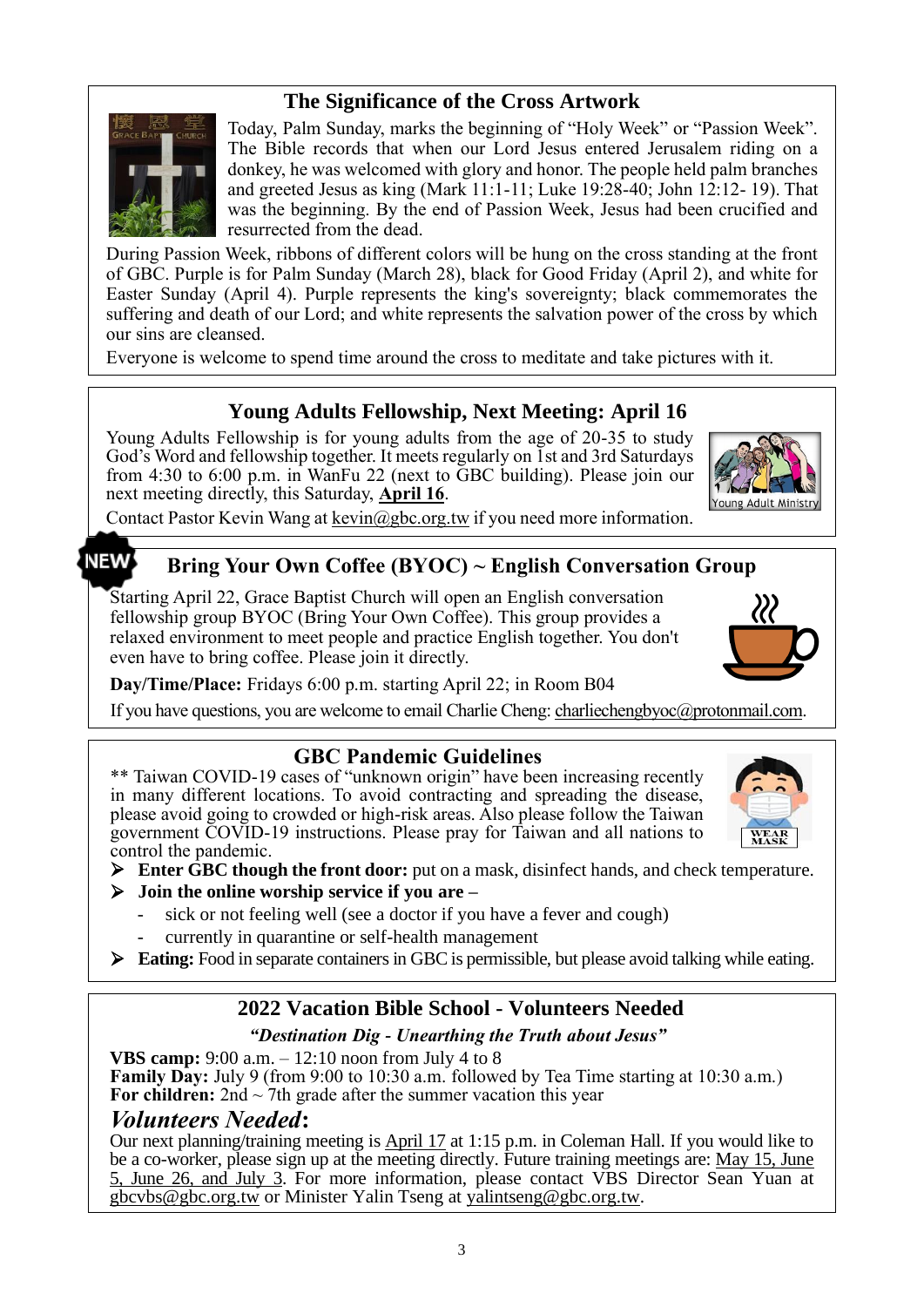#### **Easter Events ~ Please invite your friends ~** Wednesday, April  $13$ <br>7:30 p.m. (Room 301) **Passion Week Prayer Meeting (English)** 7:30 p.m. (Room 401) Passion Week Prayer Meeting (Chinese) Friday, April 15 Good Friday Service<br>11:00 a.m. (Sanctuary) Good  $\overline{Good}$  Friday Meditation Service (Chinese) 5:00 p.m. (Coleman Hall) **Movie: "Passion of the Christ" (English subtitles**) 7:30 p.m. (Sanctuary) Good Friday Service (Chinese) 8:00 p.m. (Coleman Hall) **Good Friday Service (English)** Sunday, April 17 Easter Sunday 9:00 a.m., 11:30 a.m., 2:30 p.m. & 4:00 p.m. **Sunday school (as usual)** 10:00 a.m. (Sanctuary) **English Easter Sunday Morning Service** 11:30 a.m. (Sanctuary) Chinese Choir Presentation<br>3:00 p.m. (Front Deck) Front Deck Ministry: "Easte Front Deck Ministry: "Easter Gospel Live Band" (Chinese) 5:30 p.m. (Sanctuary) **English Hallel Singers Easter Presentation \*ENGLISH SERVICES IN BOLD PRINT\***

# **2022 Children's Art Festival**

On May 7<sup>th</sup> (Saturday), GBC's Children's Art Festival will resume and be held at Grace Baptist Church from 11:00 a.m. to 4:00 p.m. We will collect children's art works from children aged between kindergarten and 18 years old before *April 15*. Children can now start planning what to show or exhibit on that day.

Registration forms and details are available at the front desk. If you have any questions or can help, please contact Jean Tang at  $\frac{1}{(2.0 \text{ kg})(\text{kg})c \cdot \text{org.tw}}$ .

## **Epidemic Relief Application**

- For GBC members (attending GBC regularly) affected financially by COVID situation.
- Successful applicants receive NTD 20,000 (while funds are available).
- GBC will respond within 10 days for each application.
- Please check our website to apply.

# **Orphanage Visit TODAY**

We will meet in GBC at the front door and leave at 2:00 p.m. No training is required. Please join us **(to serve the children in a park this time)**. (Participants in this ministry must be

registered members of GBC.) **New GBC Staff** We welcome Minister Alex Kuo (Bilingual Service and Chinese Young Career Ministry) and Gloria Hong (Chinese Children's Ministry) on GBC staff from April 1.

# **Chinese Bulletin Highlights**

(Please read Chinese bulletin for details)

- ➢ **Gospel Message during Baptism Service:** 3:30 p.m. on April 24 in the Sanctuary, Pastor ShenChen Lee will share on *"A New Creation"*  based on 2 Corinthians 5:17. Please invite un-saved friends to attend and pray for them.
	- ➢ **Prayer Warriors for Missionaries:** Brothers and sisters who have a heart to pray for GBC supported missionaries. Scan the QR code on the right to join or for details.
	- ➢ **Website Gospel Ministry:** Are you zealous for sharing the gospel, familiar with or interested in technology (cell phone/video games, VR, AR, or Meta), experienced or interested in video editing? Then please consider joining this new ministry. We especially need co-workers from the younger generations. Please apply through the QR code or contact Alice Chao at [missions.as@gbc.org.tw.](mailto:missions.as@gbc.org.tw)



Prayer Warriors for Missionaries





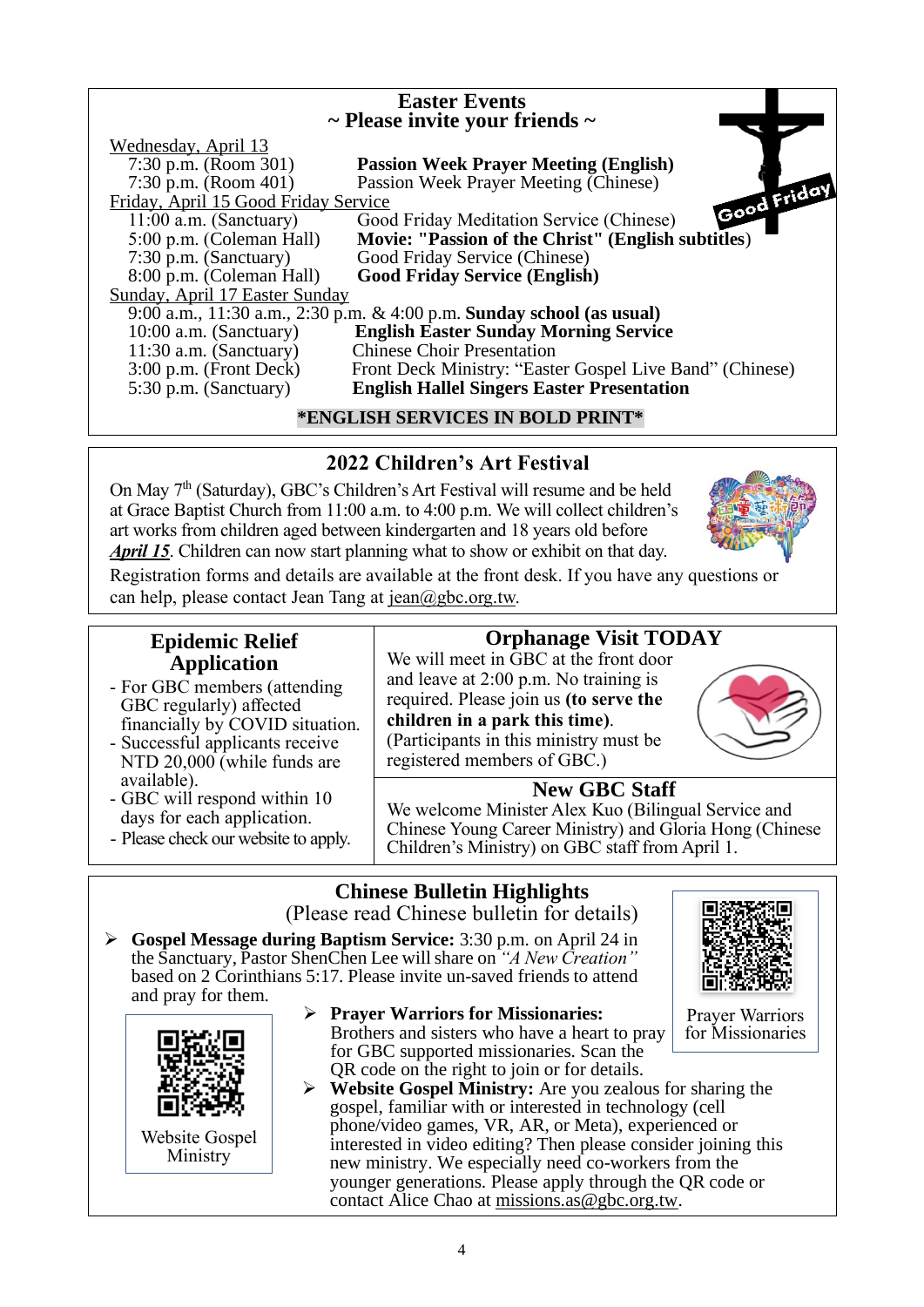# **Mabuhay Fellowship**

Today, April 10, at 2 p.m. in Basement Room B05, the Mabuhay Fellowship will have a Tagalog Bible study. All Tagalog-speaking nationals are welcome.

On Easter Sunday, April 17, at 2 p.m., also in Basement Room B05, join us in worship through songs and listening to an inspirational talk by Dr. Winston Chiu, Mission Center Director of the China Evangelical Seminary. All are welcome!

The Mabuhay Fellowship comprises Filipinos aiming to share God's love and light through worship, prayer, Bible study, fellowship, gospel sharing, and ministry.



| <b>English Congregation Leaders</b>                                                                                                                                                                                                                                                                                                                                                                                                                                                         |                                                                                                                                                                                                                                                                                                                                                                                                                                                                                    |                                                                                                                                                                                                                                                                                                                                                                                                                                                                                                           |                                                                                                                                                                                                                                                                                                                                                                                                                                                                                                         |  |
|---------------------------------------------------------------------------------------------------------------------------------------------------------------------------------------------------------------------------------------------------------------------------------------------------------------------------------------------------------------------------------------------------------------------------------------------------------------------------------------------|------------------------------------------------------------------------------------------------------------------------------------------------------------------------------------------------------------------------------------------------------------------------------------------------------------------------------------------------------------------------------------------------------------------------------------------------------------------------------------|-----------------------------------------------------------------------------------------------------------------------------------------------------------------------------------------------------------------------------------------------------------------------------------------------------------------------------------------------------------------------------------------------------------------------------------------------------------------------------------------------------------|---------------------------------------------------------------------------------------------------------------------------------------------------------------------------------------------------------------------------------------------------------------------------------------------------------------------------------------------------------------------------------------------------------------------------------------------------------------------------------------------------------|--|
| English Leading Pastor: Nick Brideson                                                                                                                                                                                                                                                                                                                                                                                                                                                       |                                                                                                                                                                                                                                                                                                                                                                                                                                                                                    |                                                                                                                                                                                                                                                                                                                                                                                                                                                                                                           |                                                                                                                                                                                                                                                                                                                                                                                                                                                                                                         |  |
| <b>Pastor Nick Brideson</b>                                                                                                                                                                                                                                                                                                                                                                                                                                                                 |                                                                                                                                                                                                                                                                                                                                                                                                                                                                                    | Minister Priscilla Liao                                                                                                                                                                                                                                                                                                                                                                                                                                                                                   | Pastor Kevin Wang                                                                                                                                                                                                                                                                                                                                                                                                                                                                                       |  |
| <b>Adult Education</b><br>Nick Brideson<br>nick@gbc.org.tw<br><b>Foreign Mission:</b><br>- Medical/Dental Team<br>Armand Lim<br>rmanlim@yahoo.com<br>- Leadership Training<br>Nick Brideson<br>nick@gbc.org.tw<br><b>Orphanage Ministry</b><br>Julie Chen<br>yuling0914@gmail.com<br><b>Mabuhay Fellowship</b><br>Ava Zamora<br>avazam@yahoo.com<br><b>Small Groups</b><br>- BYOC<br>- Ethiopian Students<br>- HsinChu Bible Study<br>- Indian Bible Study Fellowship<br>- NTU Conversation | <b>Morning Greeters</b><br>Arjun Puvvala<br>nagarjuna123iict@gmail.com<br>Alltrin Dhana Raja Gopal<br>alltrin.chim99@gmail.com<br><b>Morning Fellowship Tea</b><br>Yuri Shih<br>yuchen phone@hotmail.com<br><b>Evening Greeters</b><br>Vicky Kuo<br>asiaglobe999@gmail.com<br><b>Evening Fellowship Tea/</b><br><b>Baptism Celebration Fellowship</b><br>Michelle Cheng<br>yealincheng@yahoo.com<br><b>Baptism Support</b><br>Michael Dellinger<br>michaeleldondellinger@gmail.com | <b>Cry Room Children's Care</b><br>Joanne Pan<br>f65027.tw@yahoo.com.tw<br>Preschool<br>Joanna Peng<br>Joanna1285@gmail.com<br><b>AWANA Spark Group</b><br>Crystal Turner<br>elisayeh@yahoo.com<br><b>AWANA T&amp;T Group</b><br>Ming Lai<br>minglai88@gmail.com<br><b>Prayer Ministry</b><br>Priscilla Liao<br>priscilla@gbc.org.tw<br><b>Hospital Visitation</b><br>Amanda Lou<br>lou.amanda@gmail.com<br><b>Celebrate Recovery</b><br>Priscilla Liao<br>priscilla@gbc.org.tw<br><b>Taiwan Mission:</b> | <b>Green Room Children's Care</b><br>Pastor Kevin Wang<br>kevin@gbc.org.tw<br><b>Morning Music Worship</b><br>Cherrie Gow Lim<br>cvgow@yahoo.com<br><b>Morning Multimedia</b><br>Vicky Lin<br>gbcmorningmedia@gmail.com<br><b>Adult Choir</b><br><b>Hand Bell Choir</b><br>Juliet Jao<br>lenyinjao@gmail.com<br><b>Hallel Singers</b><br>Cherrie Gow Lim<br>cvgow@yahoo.com<br><b>Evening Music Team</b><br>Alex Chen<br>gbceworshipteam@gmail.com<br><b>Evening Multimedia</b><br><b>Grant Burgess</b> |  |
| - Salt & Light<br>- Thursday Night Bible Study                                                                                                                                                                                                                                                                                                                                                                                                                                              |                                                                                                                                                                                                                                                                                                                                                                                                                                                                                    | - TaiTung Team<br>Cherrie Gow Lim<br>cvgow@yahoo.com                                                                                                                                                                                                                                                                                                                                                                                                                                                      | grantburgess@live.co.za<br><b>Trinity Youth</b>                                                                                                                                                                                                                                                                                                                                                                                                                                                         |  |
| <b>Deacon</b><br><b>Alternate Deacon</b><br>Yuri Shih<br><b>Timothy Meesala</b><br>yedukondaluster@gmail.com<br>yuchen phone@hotmail.com                                                                                                                                                                                                                                                                                                                                                    |                                                                                                                                                                                                                                                                                                                                                                                                                                                                                    | <b>Foreign Mission:</b><br>- VBS Team<br>Priscilla Liao<br>$priscilla(\partial gbc.org.tw)$<br><b>Small Groups</b>                                                                                                                                                                                                                                                                                                                                                                                        | (Grades 7 to 12)<br>Kevin Wang<br>kevin@gbc.org.tw<br><b>Young Adults Fellowship</b><br>Kevin Wang                                                                                                                                                                                                                                                                                                                                                                                                      |  |
| <b>Secretarial staff</b><br>SueJenny Hsu<br>Stella Chen (part-time)<br>suejenny@gbc.org.tw<br>stella@gbc.org.tw                                                                                                                                                                                                                                                                                                                                                                             |                                                                                                                                                                                                                                                                                                                                                                                                                                                                                    | - Hospital Visitation<br>NanGang Group<br>- Parenting Group<br>- Sisters Group                                                                                                                                                                                                                                                                                                                                                                                                                            | kevin@gbc.org.tw<br><b>Small Groups</b><br>- Crown of Beauty<br>- International Students Group                                                                                                                                                                                                                                                                                                                                                                                                          |  |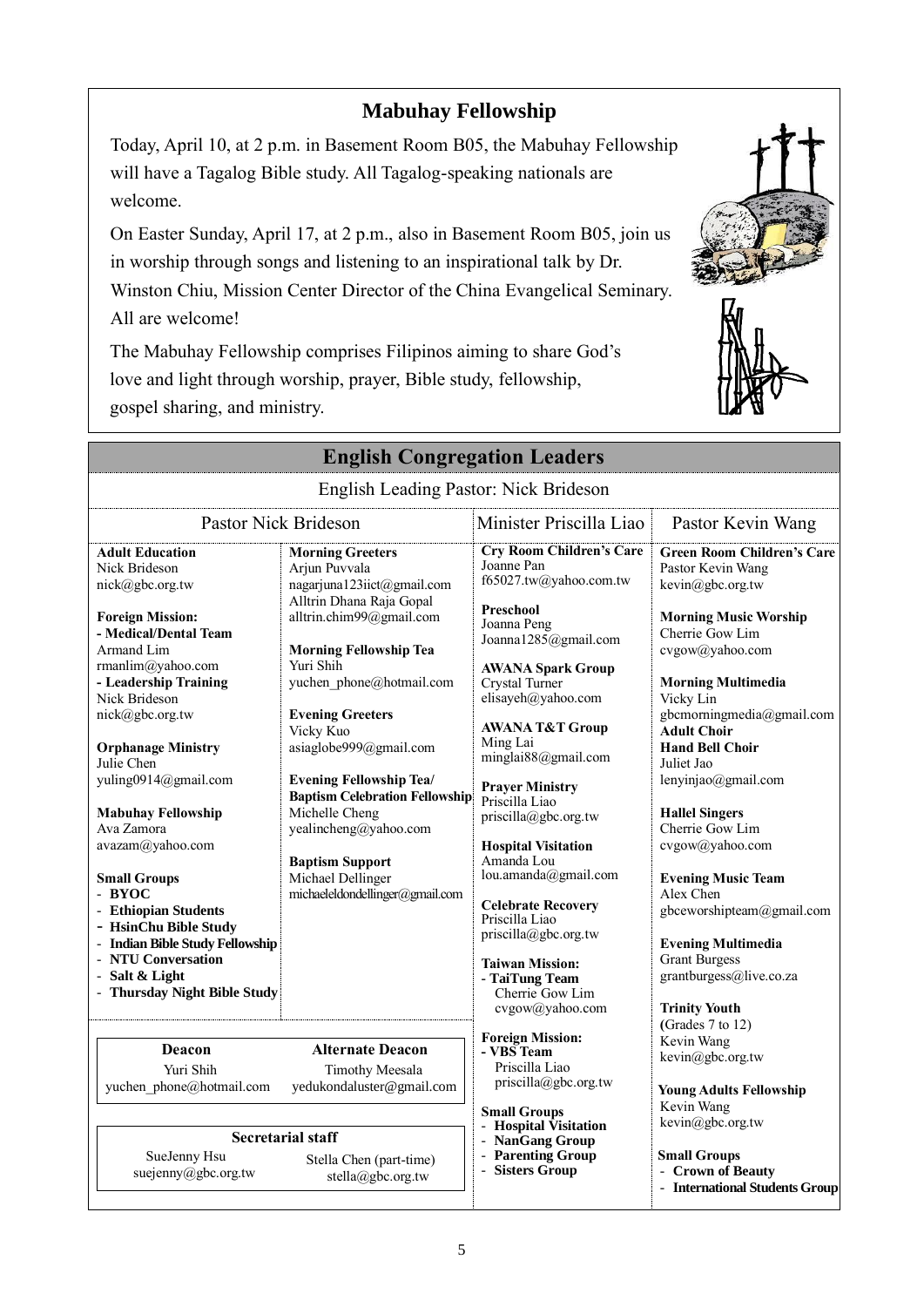| <b>★★ Sunday School Information - Join the class directly *</b> ★ |                                                                                                                                                   |                                                                                                                                                                                      |  |  |
|-------------------------------------------------------------------|---------------------------------------------------------------------------------------------------------------------------------------------------|--------------------------------------------------------------------------------------------------------------------------------------------------------------------------------------|--|--|
| <b>Class</b>                                                      | Time & Room                                                                                                                                       |                                                                                                                                                                                      |  |  |
| <b>Beginning Christian Life</b>                                   |                                                                                                                                                   |                                                                                                                                                                                      |  |  |
| Alpha – new and non-Christians                                    | $11:30$ a.m.                                                                                                                                      | Calvary Room                                                                                                                                                                         |  |  |
| Christianity 101 - required for baptism                           | Mount of Olives<br>11:30 a.m.                                                                                                                     |                                                                                                                                                                                      |  |  |
| <b>Maturing Christians</b>                                        |                                                                                                                                                   |                                                                                                                                                                                      |  |  |
| <b>Bible Studies for Life</b>                                     | <b>Physical Classes:</b><br>$11:30$ a.m. classes:<br>- Room B04<br>- Room B05<br>- WanFu 22 A<br>- WanFu 22 C<br>$2:30$ p.m. class:<br>- Room 305 | <b>Online Classes:</b><br>$9:00$ a.m.<br>Email Johanna Ferng to join, at:<br>joeym.vanderwerf@gmail.com<br>$4:00$ p.m.<br>Email SueJenny for meeting info<br>at: suejenny@gbc.org.tw |  |  |
| <b>Developing Leaders</b>                                         |                                                                                                                                                   |                                                                                                                                                                                      |  |  |
| <b>Bible Interpretation</b>                                       | $2:00 - 3:15$ p.m.                                                                                                                                | Room 402                                                                                                                                                                             |  |  |
| <b>Youth: Grade 7 and above</b>                                   |                                                                                                                                                   |                                                                                                                                                                                      |  |  |
| <b>Bible Studies for Life</b>                                     | $11:45$ a.m. $-12:45$ p.m.                                                                                                                        | Room 405                                                                                                                                                                             |  |  |
| <b>Children</b>                                                   |                                                                                                                                                   |                                                                                                                                                                                      |  |  |
| Nursery - Age 3 and under                                         | $9:50$ a.m. $-11:15$ a.m.                                                                                                                         | Kindergarten Green Room                                                                                                                                                              |  |  |
| Preschool - Age 3 to 5                                            | $11:40$ a.m. $-12:40$ p.m.                                                                                                                        | Room 403                                                                                                                                                                             |  |  |
| AWANA - Kindergarten $(\pm 1)$ to Grade 6                         | $11:20$ a.m. $-12:50$ p.m.                                                                                                                        | Rooms 401/404                                                                                                                                                                        |  |  |

| $\star \star$ Fellowships – Join a fellowship directly $\star \star$ |                                                              |            |  |
|----------------------------------------------------------------------|--------------------------------------------------------------|------------|--|
| Fellowship                                                           | Time                                                         | Location   |  |
| Mabuhay                                                              | Sundays 2:00 - 4:00 p.m.                                     | <b>B05</b> |  |
| Young Adults $(20 - 35 \text{ y.o.})$                                | $1^{\text{st}}$ & $3^{\text{rd}}$ Saturdays 4:30 - 6:00 p.m. | WanFu 22   |  |

| $\star\star$ Small Groups – Contact the leader to join $\star\star$                                                                          |                                                        |                                                           |                                                           |                    |
|----------------------------------------------------------------------------------------------------------------------------------------------|--------------------------------------------------------|-----------------------------------------------------------|-----------------------------------------------------------|--------------------|
| Type                                                                                                                                         | <b>Name</b>                                            | Day/Time                                                  | <b>Location/Contact Emails</b>                            |                    |
| <b>Students</b>                                                                                                                              | <b>NTU Friday English</b><br><b>Conversation Group</b> | Friday<br>$12:20 - 1:10$ pm                               | NTU<br>roytreur@gmail.com                                 | On break           |
|                                                                                                                                              | <b>International Students Group</b>                    | Friday<br>$7:30 - 9:00$ pm                                | WanFu 22A<br>cesaledro57@gmail.com                        |                    |
| Language/<br>Nationality                                                                                                                     | <b>Ethiopian Students Group</b>                        | Sunday<br>$7:00 - 9:00 \text{ pm}$                        | Room 307<br>abex98@gmail.com                              |                    |
| Parenting                                                                                                                                    | Parenting Group                                        | $2nd$ & 4 <sup>th</sup> Sunday<br>$11:30$ am - $12:30$ pm | GBC Room 402<br>rod syverson@hotmail.com                  |                    |
| Women                                                                                                                                        | Sisters Group (Online)                                 | Thursday<br>$7:30 - 9:00$ pm                              | joeym.vanderwerf@gmail.com                                |                    |
|                                                                                                                                              | Thursday Night Bible<br>Study Group (Online)           | Thursday<br>$7:30 - 9:00$ pm                              | GBC Room 301<br>rod syverson@hotmail.com/                 | Starts<br>April 22 |
|                                                                                                                                              | <b>BYOC</b>                                            | Friday<br>$6:00 - 8:00 \text{ pm}$                        | <b>B04</b><br>charliechengbyoc@protonmail.com             |                    |
| General                                                                                                                                      | HsinChu Bible Study Group                              | Friday<br>$7:30 - 8:45$ pm                                | <b>HsinChu</b><br>rmanlim@yahoo.com                       |                    |
|                                                                                                                                              | Crown of Beauty                                        | Saturday<br>$2:00 - 4:00$ pm                              | <b>GBC Mount of Olives Room</b><br>clemence4261@gmail.com |                    |
|                                                                                                                                              | Salt & Light                                           | Sunday<br>$1:30 - 3:00$ pm                                | <b>GBC Mount of Olives Room</b><br>123456789nc@gmail.com  |                    |
|                                                                                                                                              | <b>Indian Bible Study</b><br>Fellowship Group          | Sunday<br>$2:30 - 4:00$ p.m.                              | WanFu<br>yedukondaluster@gmail.com                        |                    |
| Ministry                                                                                                                                     | <b>Hospital Visitation Group</b>                       | Thursday<br>$1:30 - 2:30$ pm                              | Near GBC<br>lou.amanda@gmail.com                          | On break           |
| Due to the COVID-19 situation, not all the small groups have been opened.<br>To join or for information, contact the teacher by email above. |                                                        |                                                           |                                                           |                    |